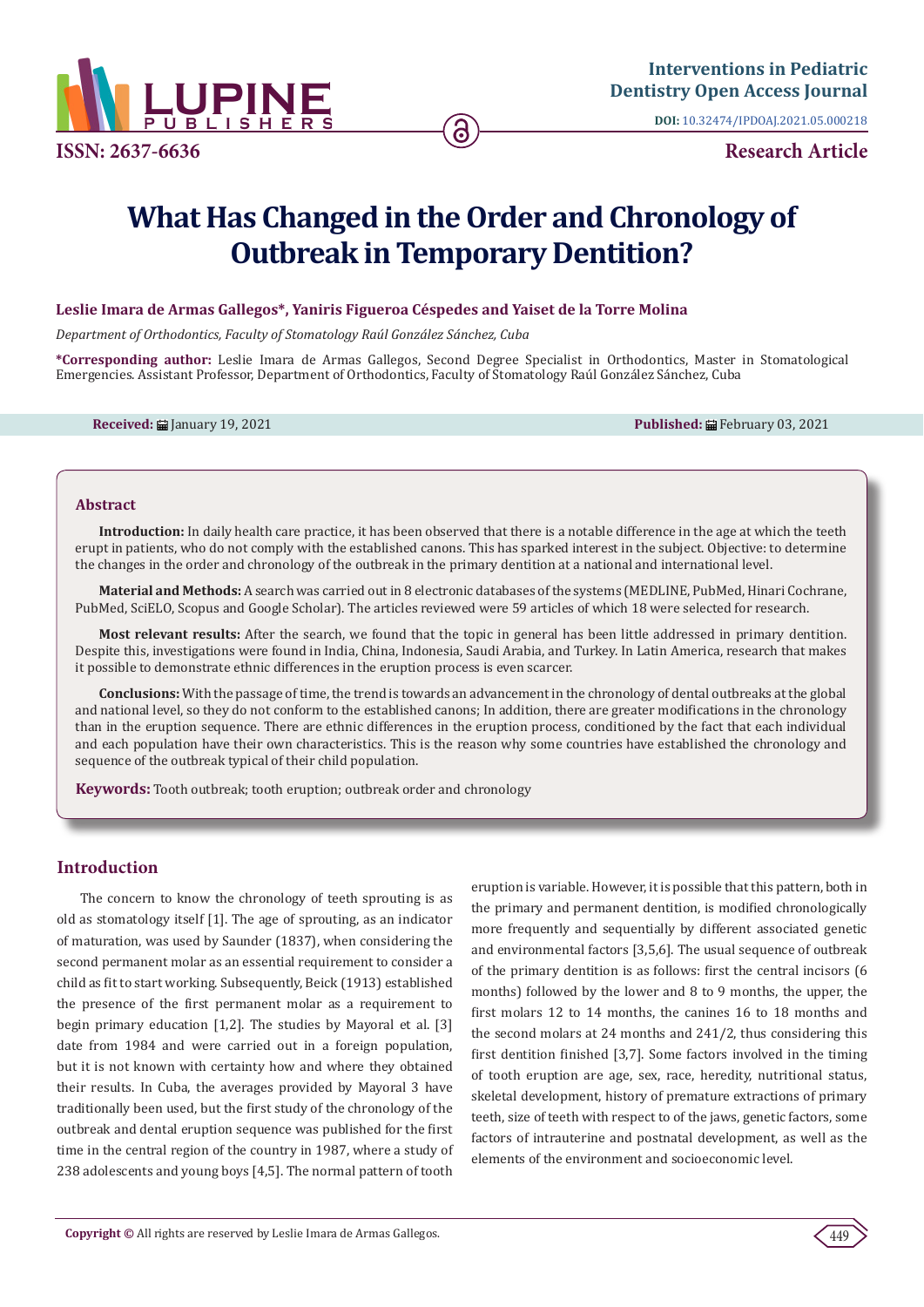All of the above conditions that each individual and each population have their own characteristics, for which it is stated that it is not It is possible to give precise dates for the dental emergency chronology as it is relatively variable. Despite what has been described, averages can be established for diagnostic purposes, to determine if there are noticeable advances or delays in dentition (tooth timing anomalies) and as a tool for the work of stomatologists who work with children [1,4,8]. Dental emergence has been a controversial issue in each region of the world, it has its characteristics depending on each place, so it is necessary to have outbreak chronology values typical of our context [2]. In daily care practice, it has been observed that there is a notable difference in the age at which the teeth erupt in patients, who do not conform to the established canons; although the normal eruption occurs in a certain time corresponding to a chronological age of the person [5,9]. These elements lead us to the scientific question of our research: What has changed in the order and chronology of the outbreak in the primary dentition? Therefore, our objective is to carry out a bibliographic review to determine the changes in the order and chronology of the outbreak. in the primary dentition nationally and internationally.

# **Material and Method**

A review of the scientific literature was carried out during the period from March to May 2020, focusing on the changes in the order and chronology of the outbreak in the primary dentition through a search in multiple manuals and 8 electronic databases of the systems. (MEDLINE, PubMed, Hinari Cochrane, PubMed, SciELO, Scopus and Google Scholar) The articles reviewed were 59 of which 18 were selected for the investigation. As a search strategy, keywords such as: eruption sequence, dental bud, dental eruption, order, and outbreak chronology were used. In addition to establishing a date limit (last 10 years), selecting only titles in Spanish, English and Portuguese. Full articles were obtained from abstracts / titles that met the initial selection criteria.

#### **Development**

With the passage of time, the chronology of tooth eruption has been advanced worldwide and nationally [2]. In the specialized literature, it is possible to show that the chronology of the eruption (much more than the sequence) can vary between different human population groups according to ethnic pattern, geographical distribution, and diet [6]. Worldwide, dental emergence occurs earlier in Africa, the Pacific, and indigenous Australians and Americans than in Europe and Asia [10,11]. In the Nigerian population the dental eruption is ahead of Arabia and America and delayed with respect to Ireland [11]. There are differences in the characteristics of tooth eruption in developed and underdeveloped countries. Diet, socioeconomic conditions, and climate are the main influencing social conditions. In underdeveloped countries the diet is sometimes not adequate. Consuming hormone-rich GMO foods accelerates the rash, as does hot weather [2]. The state of body weight at birth may have an influence on alterations in the order and delay in the eruption chronology during the primary dentition stage, as well as an early mixed dentition with a high incidence of malocclusions [2]. This is evidenced in the following studies. In urban and rural areas of Beijing, 2230 children between the ages of 3 to 36 months were studied with the aim of evaluating tooth eruption in premature and low-birth-weight children. It concluded that prematurity and low birth weight can affect the outbreak of the primary dentition. Tooth eruption occurs late, while in high birth weight it occurs early compared to normal weight [11]. In Indonesia, Badruddin [12], analyzed the factors associated with the eruption pattern in the primary dentition. He concluded that there are significant differences in the age of onset and the duration of the eruption process according to the nutritional status of the mother and the child. The process is completed late in the females in correspondence with the males. He also showed that the rash pattern is influenced by the educational level and occupation of the mother and the nutritional status of the child.

Xiao Zhe Wang [11] within the framework of her publication stated that in a study in children from Saudi Arabia, she demonstrated a delay in the eruption of deciduous teeth compared to Caucasian children. For his part, Pratik Kariya [13] alludes in the study to the fact that children in Iceland have been shown to have an emergency age in primary dentition similar to Scandinavian children. Regarding the eruption sequence, there is variability in both jaws in both European and Latin American countries [2]. In 318 children under 36 months of age from southern Turkey, the first tooth erupted at around 208 days and the last tooth at 741 days. It was also evidenced that the order of emergence was the following lower central incisor, lateral incisor, first molar, canine and second molar [14]. In a study carried out in India by Indira Misore [15] with 1392 children aged 3-36 months in the period from December 2015 to June 2016, the results showed a variation in the outbreak sequence in the primary dentition, since the first molar did it before the lateral incisor, this altered sequence is more frequent in the mandible. The bibliography consulted insists that a certain order in the dental bud provides the optimal opportunity for the pieces to appear in the right place; but the way to measure the presence of alterations in that order varies according to the different studies. However, the study carried out by Pratik Kariya [13] in India, where patients between 5 to 36 months were evaluated in 4 geographical areas of the city, showed as a result that the first deciduous tooth to emerge in the oral cavity was the mandibular central incisor (8.15±1.69 months). Girls were observed to experience a delay in outbreak compared to boys. There was also a lag when compared to the reference range of western populations. Morgado Serafín [10] informs us about a study carried out in the Stormarn District in Germany, with a total of 1396 patients, 711 male and 685 female,

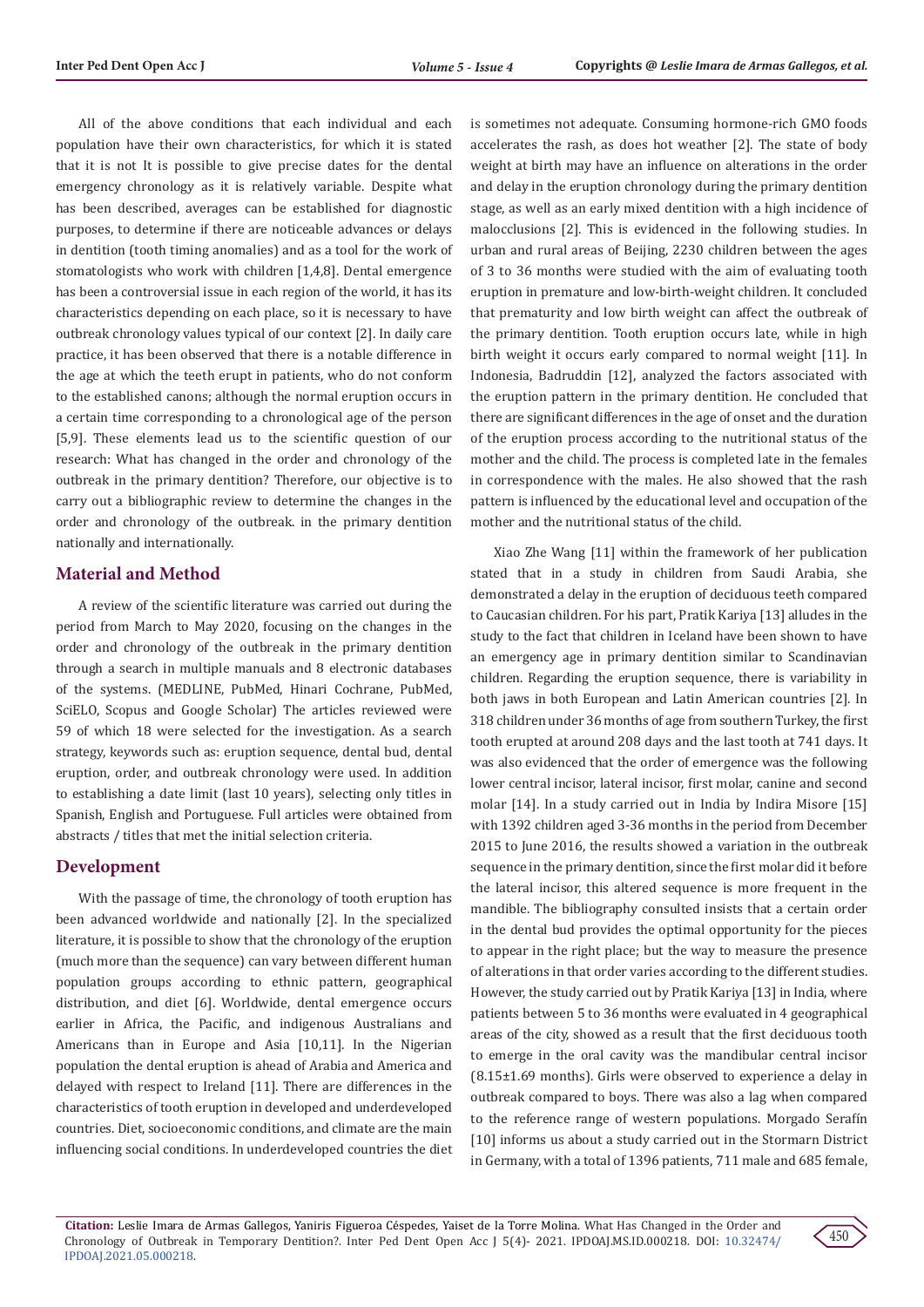aged between 1.51 and 25.50 years of age, in a period of 20 years (1982-2002).

It was concluded that the dental eruption is advanced in the female sex. The dental eruption occurs symmetrically in both arches with an advance in the lower jaw in both sexes. In a study carried out in Brazil [16] with preterm infants, graduated from neonatal intensive care, with the aim of relating the eruption in deciduous teeth with natal and postnatal factors, it reflected that the age of emergence of the first deciduous tooth in preterm infants was delayed , when compared to chronological age, but there was no lag when compared to biological age. Currently it is proposed that an advance in the sprouting of the teeth could affect the occurrence of malocclusions. In 2017, Carreno [6] in his study carried out in Colombia showed - according to the three stages of eruption and dental replacement - that the teeth with the most variability were the upper and lower central incisors in the primary dentition due to advancement in their emergence. In a study carried out in Ciego de Ávila, Cuba [17], during the period September 2011 to September 2012, it was evidenced that with respect to the study carried out by Mayoral [3], in the 1980s the age of outbreak of the lower central incisor, upper and lower lateral incisors was maintained . However, the eruption of the upper central incisor was delayed until 8.4 months. The budding of the upper first molars was slightly advanced until 13.8 months and that of the upper canines until 16 months. The maxillary teeth erupted before the mandibular ones. The outbreak was symmetrical in both hemi arcades. In terms of chronology, there is an advance in most of the dental groups and there are no differences in the outbreak in relation to sex and ethnic group [18]. Morgado [2] suggests that the eruption sequence, fortunately corresponds to the most favorable sequence to maintain the arch length and gives the possibility that the teeth are properly located in their corresponding arch during the transition period between the primary and permanent dentition. During the bibliographic review, we faced some limitations, since not many publications were found on the order and chronology of outbreaks in primary dentition, the issue is mostly addressed in mixed and permanent dentition.

In Latin America, research that makes it possible to demonstrate ethnic differences in the eruption process is even scarcer. This highlights that what is urgent is not only to do science at a good level, but also to avoid the isolation of the scientific system and promote the strengthening of nuclei capable of translating the available knowledge, considering that the most up-to-date bibliography It is in English. While most of the Third World countries have renounced their leadership in the scientific field, Cuba is committed to scientific and technological development as a vehicle for social development. Within this panorama, Cuba's position is very unique since children constitute a priority area and Orthodontics in our country has a purely social character. As part of this context, we propose to continue carrying out this type of research, given that Cuban studies are scarce and restricted to very specific samples and locations. In fact, there are no national standards for the chronology of dental eruption obtained from studies, considerable due to their magnitude in the Cuban population.

#### **Conclusions**

With the passage of time, the trend is to advance the chronology of tooth eruption at the global and national level. There are greater modifications in the chronology than in the eruption sequence. The outbreak chronology is conditioned to the fact that each individual and each population have their own characteristics. Some countries have established the chronology and sequence of eruptions typical of their child population.

#### **References**

- 1. Chilló[n A de la T, Gómez IP, Barrera GB, Quinz](http://medisan.sld.cu/index.php/san/article/view/1264)án YS, Junco AR (2017) [Chronology and sequence of eruption of the first permanent molars.](http://medisan.sld.cu/index.php/san/article/view/1264) [MEDISAN 21\(1\).](http://medisan.sld.cu/index.php/san/article/view/1264)
- 2. [Morgado SeraphimD \(1984\) The science-technology-society vision](https://www.medigraphic.com/cgi-bin/new/resumenI.cgi?IDARTICULO=46479) [of the behavior of tooth eruption according to chronology and risk](https://www.medigraphic.com/cgi-bin/new/resumenI.cgi?IDARTICULO=46479) [factors. MEDICIEGO 2013 19 \(2\). Mayoral J, Mayoral G, Mayoral P \(Eds.\),](https://www.medigraphic.com/cgi-bin/new/resumenI.cgi?IDARTICULO=46479) [Orthodontics: fundamental principles and practice, Technical Scientific](https://www.medigraphic.com/cgi-bin/new/resumenI.cgi?IDARTICULO=46479) [Editorial, Havana.](https://www.medigraphic.com/cgi-bin/new/resumenI.cgi?IDARTICULO=46479)
- 3. San Miguel Pentón A, Veliz Concepción OL, Escudero Alemán R Z (2011) Emergency chronology of permanent dentition in children from the municipality of Santa Clara: Part I Rev Cubana Estomatol 48(3).
- 4. Concepción Obregón T, Herná[ndez S, Paula H, Matos Rodr](http://scielo.sld.cu/scielo.php?script=sci_arttext&pid=S1561-%2031942013000300012%20&%20lng%20=%20es%20&%20nrm%20=%20iso%20&%20tlng%20=%20es)íguez A, Díaz [Pacheco C \(2013\) Order and chronology of outbreak in permanent](http://scielo.sld.cu/scielo.php?script=sci_arttext&pid=S1561-%2031942013000300012%20&%20lng%20=%20es%20&%20nrm%20=%20iso%20&%20tlng%20=%20es) [dentition. Rev Cienc M](http://scielo.sld.cu/scielo.php?script=sci_arttext&pid=S1561-%2031942013000300012%20&%20lng%20=%20es%20&%20nrm%20=%20iso%20&%20tlng%20=%20es)éd Pinar Río 17(3).
- 5. Carreño B, De La Cruz S, Gó[mez M \(2017\) Chronology of dental eruption](file:///G:/Journals/IPDOAJ%20(Pediatric-Dentistry-Journal)/IPDOAJ.MS.ID.000218/IPDOAJ-21-RA-222_W/IPDOAJ-21-RA-222_W/1.%09http:%20/docs.bvsalud.org/biblioref/2018/04/883172/3-carreno-%20cronologia-erupcion-mestizos.pdf) [in a group of Caucasoid mestizos from Cali \(Colombia\). Rev Estomatol](file:///G:/Journals/IPDOAJ%20(Pediatric-Dentistry-Journal)/IPDOAJ.MS.ID.000218/IPDOAJ-21-RA-222_W/IPDOAJ-21-RA-222_W/1.%09http:%20/docs.bvsalud.org/biblioref/2018/04/883172/3-carreno-%20cronologia-erupcion-mestizos.pdf)  $25(1)$ .
- 6. [War Labrada M, Murillo Castellanos A, Mibia Fong Borg A \(2002\) Tooth](http://www.multimedgrm.sld.cu/articulos/2002/v6-1/9.html) [eruption. Myth or Reality. Multimed 6\(1\).](http://www.multimedgrm.sld.cu/articulos/2002/v6-1/9.html)
- 7. Vaillard Jimé[nez E, Castro Bernal C, Carrasco Guti](http://scielo.sld.cu/scielo.php?script=sci_abstract&pid=S0034-75072008000100002)érrez R, Espinosa De [Santillana I, Lezama Flores G, et al. \(2008\) Correlation of weight and](http://scielo.sld.cu/scielo.php?script=sci_abstract&pid=S0034-75072008000100002) [height with dental eruption. Rev Cuba Estomatol 45\(1\).](http://scielo.sld.cu/scielo.php?script=sci_abstract&pid=S0034-75072008000100002)
- 8. [B Holly Smith \(2008\) Dental development \(human\). Wenda Trevatha,](file:///G:/Journals/IPDOAJ%20(Pediatric-Dentistry-Journal)/IPDOAJ.MS.ID.000218/IPDOAJ-21-RA-222_W/IPDOAJ-21-RA-222_W/1.%09https:/doi.org/10.1002/9781118584538.ieba0495) [University of Michigan, USA.](file:///G:/Journals/IPDOAJ%20(Pediatric-Dentistry-Journal)/IPDOAJ.MS.ID.000218/IPDOAJ-21-RA-222_W/IPDOAJ-21-RA-222_W/1.%09https:/doi.org/10.1002/9781118584538.ieba0495)
- 9. Morgado Serafín D, Garcí[a Herrera A \(2012\) Chronology and variability](file:///G:/Journals/IPDOAJ%20(Pediatric-Dentistry-Journal)/IPDOAJ.MS.ID.000218/IPDOAJ-21-RA-222_W/IPDOAJ-21-RA-222_W/1.%09https:/www.medigraphic.com/cgi-bin/new/resumen.cgi?IDARTICULO=48069) [of dental eruption. Mediciego 17\(Suppl. 2\).](file:///G:/Journals/IPDOAJ%20(Pediatric-Dentistry-Journal)/IPDOAJ.MS.ID.000218/IPDOAJ-21-RA-222_W/IPDOAJ-21-RA-222_W/1.%09https:/www.medigraphic.com/cgi-bin/new/resumen.cgi?IDARTICULO=48069)
- 10. [Xiao Zhe Wang, Xiangyu Sum, Jun Kang Quan \(2019\) Effects of Premature](https://pubmed.ncbi.nlm.nih.gov/31172141/) [Delivery and Birth Weight on Eruption Pattern of Primary dentition](https://pubmed.ncbi.nlm.nih.gov/31172141/) [among Beijing Children. Chin J Dent Research 22\(2\): 131-137.](https://pubmed.ncbi.nlm.nih.gov/31172141/)
- 11. [Amalliah Badruddin I, R Putri M, Rahardjo A \(2017\) Factors Associated](http://www.ektodermaldisplazi.com/journal.htm) [with Primary Teeth Eruption Pattern in Children Under Three Years Old](http://www.ektodermaldisplazi.com/journal.htm) [in BejiDepok, West Java. J IntDentMed Res.](http://www.ektodermaldisplazi.com/journal.htm)
- 12. [Pratik Kariya, Shobha Tandon, Sweta Singh \(2017\) Polymorphism in](https://doi.org/10.1111/jicd.12266) [emergence of deciduous dentition: A cross-sectional study of Indian](https://doi.org/10.1111/jicd.12266) [children. J Invest Clin Dent 9\(1\).](https://doi.org/10.1111/jicd.12266)
- 13. [Bayram Coban, Leyla Kansu, Anıl Dolgun \(2018\) Timing and sequence](https://dergipark.org.tr/tr/download/article-file/572635) [of eruption of primary teeth in southern Turkish children. Acta Med.](https://dergipark.org.tr/tr/download/article-file/572635) [Alanya 2\(3\).](https://dergipark.org.tr/tr/download/article-file/572635) .
- 14. [Indira Mysore Devraj, Nandlal Bhojraj, D Narayanappa \(2017\)](https://pubmed.ncbi.nlm.nih.gov/28658912/) [Polymorphism in the Eruption Sequence of Primary Dentition: A Cross](https://pubmed.ncbi.nlm.nih.gov/28658912/)[sectional Study. Journal of Clinical and Diagnostic Research 11\(5\): 72-74.](https://pubmed.ncbi.nlm.nih.gov/28658912/)